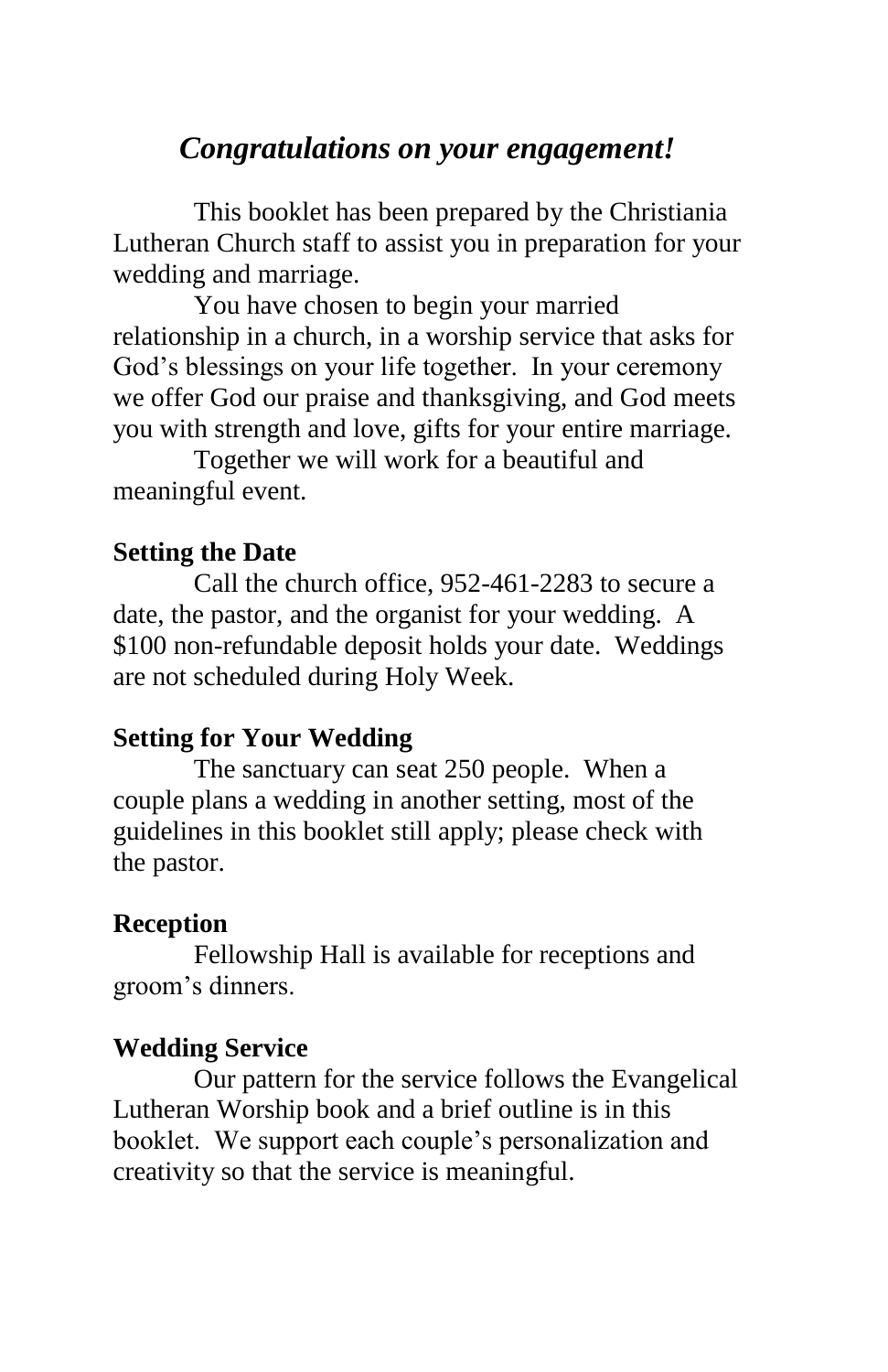### **Music**

Since the wedding is a worship service, care is given to ensure that the music is in keeping with the tone of the service. Both traditional and contemporary music, consistent with the message of a Christian wedding is welcome.

Music typically is played

- as a prelude when guests arrive
- as a procession for the wedding party
- as hymns or solos to reinforce the message
- as a recession at the close of the service

Our pastor and Music Minister will help you with all selections, play in many styles and help with securing ensembles or solos in a variety of instruments and voice. Recorded music is discouraged as projection is difficult.

If our musicians do not have the music for pieces you desire, it is your responsibility to secure them in advance. Because of copyright laws, we request that music be purchased and not photocopied.

Our musician will be present before the wedding to rehearse with any other musicians. Since guests tend to arrive early, it is important that musicians complete their practice one half hour before the service.

## **The Pastor**

The pastor at Christiania will work with you through the entire wedding and planning process. The pastor will help you plan your service, explore your relationship through various inventories or outside premarriage counseling, conduct the rehearsal and preside at the wedding. Other clergy may be welcome to participate in the service at our pastor's discression. Godparents and other special people can serve as readers and in other capacities.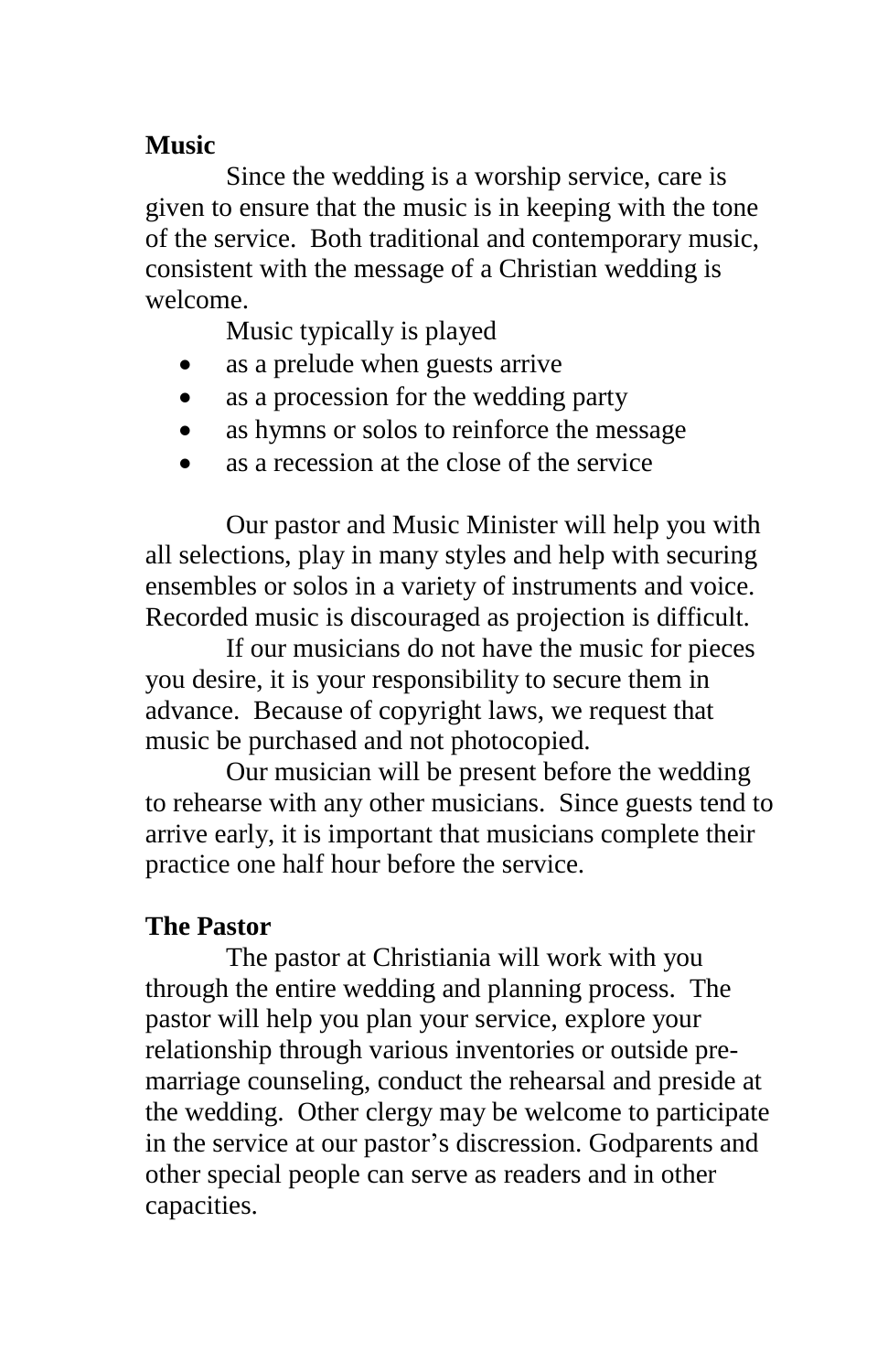### **License**

Please bring your license and the names of the witnesses to the church two weeks prior to the service. Christiania may refer the couple to limited pre-marriage sessions, these sessions do not qualify for the discount.

### **Rehearsal**

The rehearsal is generally scheduled on the day before the wedding. It is a wonderful time for family and friends to share excitement and conversation, and to feel confident in the procedure of the service. We encourage couples to schedule participants to gather 15 minutes before rehearsal time so that rehearsal begins promptly when the pastor arrives.

# **Church Building**

Christiania Lutheran Church is located at 26691 Pillsbury Avenue, Lakeville, MN 55044. Our phone is 952-461-2283.

The custodian will open the church for flower delivery, decorating, dressing and photography approximately four hours before the service, and will begin cleaning up after the service. Please make arrangements if you would like more time.

The Heritage/Youth Room and the nursery are available for dressing. Please check before you leave for any items in these rooms between the rehearsal and the wedding as the church may be used during that time. Keep your valuables secure.

If you serve snacks or beverages to your wedding party we ask that you keep them in the Heritage/Youth Room or the kitchen where a large wastebasket will be available to you. You are welcome to bring a cooler for soft drinks and water. A pop machine is located in the Youth Room.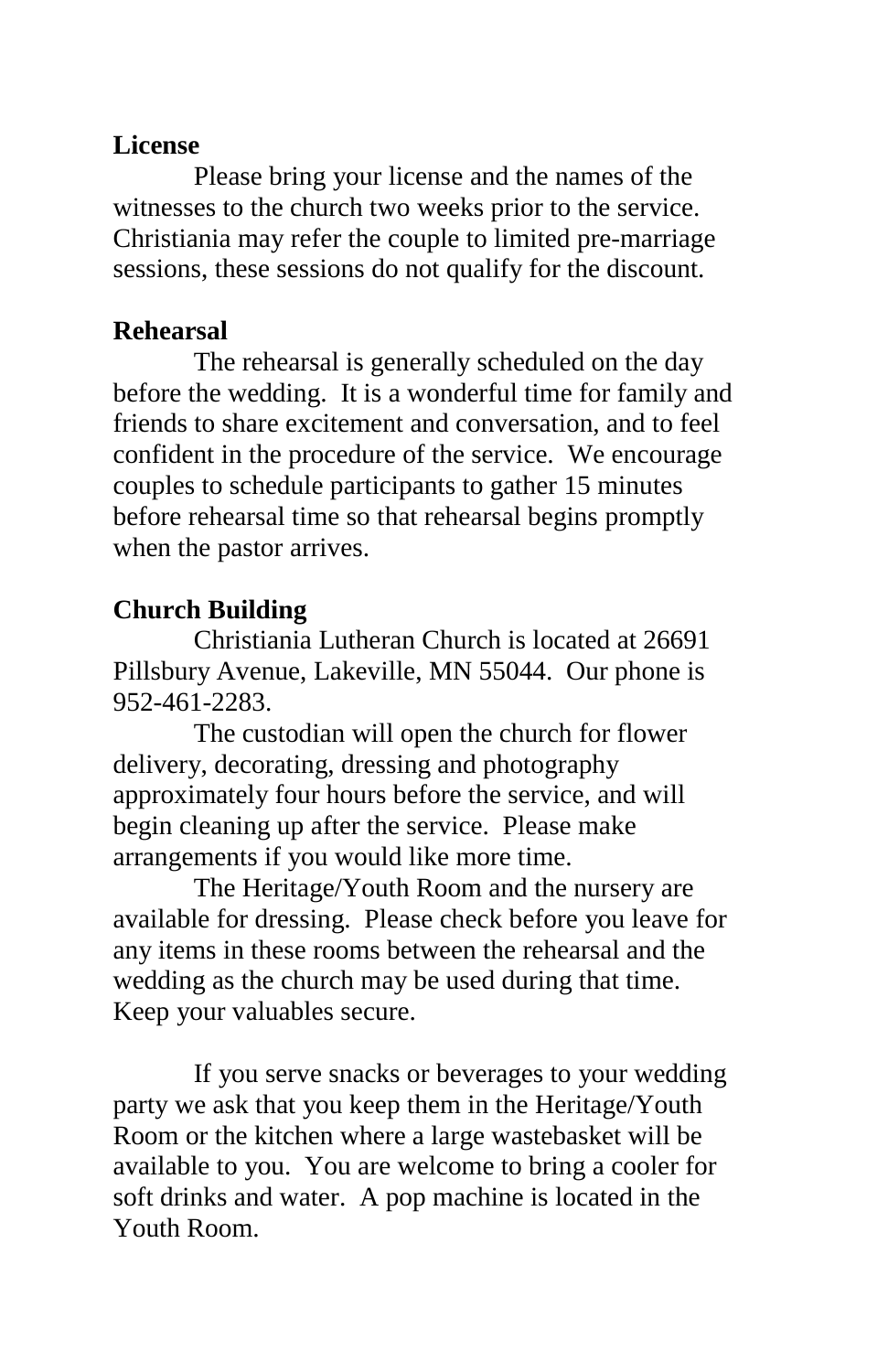Because of the hazards to humans and birds, we ask that no rice or birdseed be thrown in or outside the church.

We are confident that you will respect the church by not using or possessing alcohol, drugs and tobacco, or any controlled substances in or around the church, including the parking lot.

#### **Flowers**

Christiania has two stands for flowers. The altar is generally not used for flowers or other items. Please do not move or rearrange any items from the altar area.

#### **Banner**

The church wedding banner can be hung for your ceremony.

### **Candles**

Christiania offers two large candelabras for the chancel and four pairs on the aisles. The fee for the candelabras includes all candles, two small candles for the unity candle stand, and set up. You provide your large unity candle. You can decorate the stands using nonpermanent adhesive.

The unity candle stand is available at no fee. You provide all three of your candles.

### **Photography/Videography**

Pictures are important to your wedding. We will work with your photographers so that good photography can be accomplished without interfering with the integrity of the service. Given the quality of modern technology, excellent photos can be taken without flash and without being visible from the front of the church during the service.